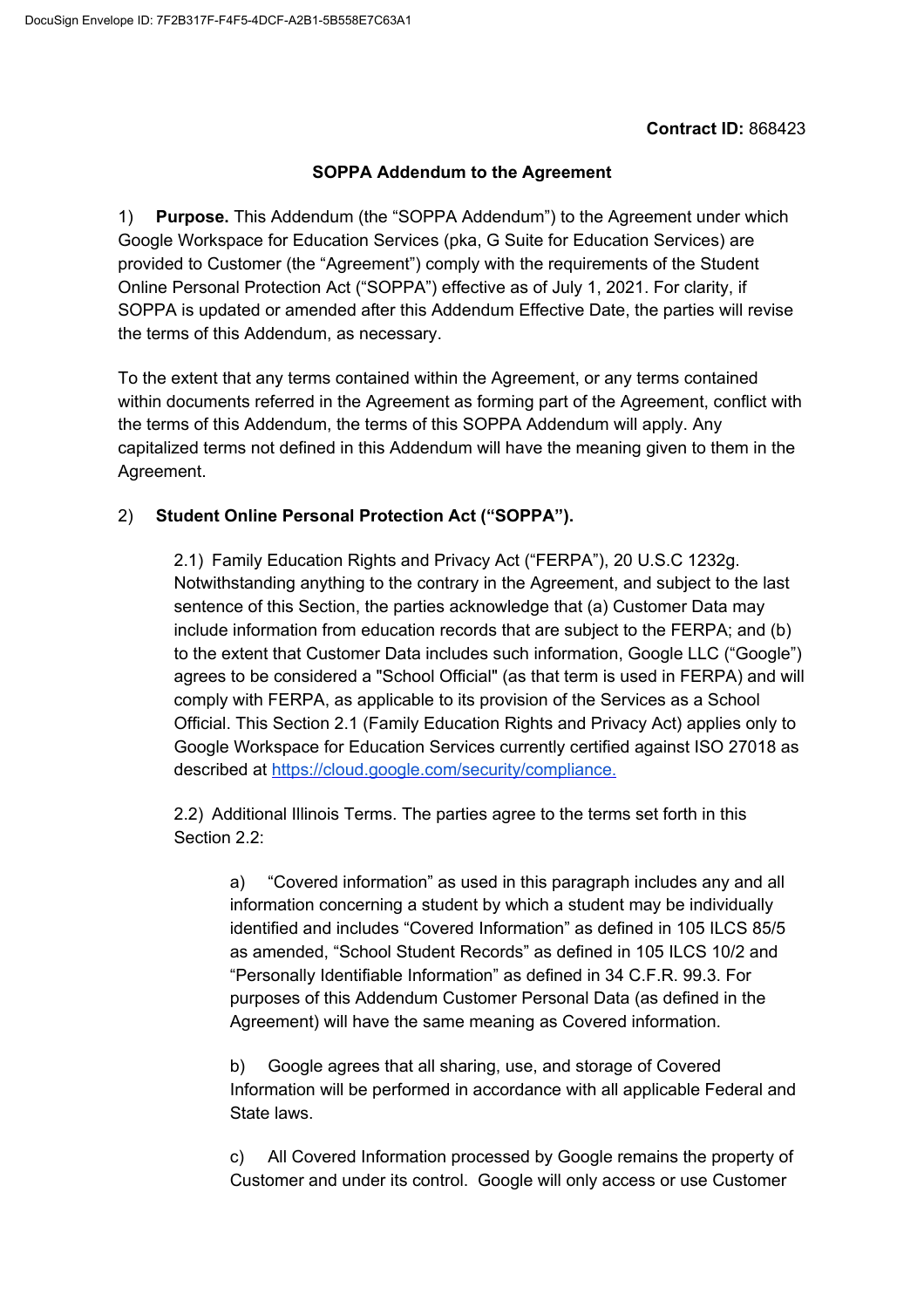Data to provide the Services and Technical Support Services to Customer or as otherwise instructed by Customer. Without limiting the generality of the preceding sentence, Google will not process Customer Data for Advertising purposes or serve Advertising in the Services. Google has implemented and will maintain administrative, physical, and technical safeguards to protect Customer Data, as further described in the Data Processing Amendment.

d) Categories of Customer Data. The categories of Customer Data are listed in Appendix 1 of the Data Processing Amendment. "Data Processing Amendment" means the then-current terms describing data protection and processing obligations with respect to Customer Data, as described at [https://workspace.google.com/terms/dpa\\_terms.html](https://workspace.google.com/terms/dpa_terms.html) [.](https://gsuite.google.com/terms/dpa_terms.html)

e) Description of Services. A description of Google Workspace for Education Service provided by Google is set forth in the Services Summary located at [https://workspace.google.com/terms/user\\_features.html.](https://workspace.google.com/terms/user_features.html)

f) Additional FERPA Statement. Pursuant to FERPA, Google will: (a) act as a school official with a legitimate educational interest; (b) perform an institutional service or function under the direct control of Customer with respect to the processing of Covered Information for which Customer would otherwise use employees; (c) use the covered information only for a purpose authorized by Customer under applicable law; and (d) not redisclose it to third parties or Affiliates except as authorized under the Agreement or with permission from Customer or pursuant to court order, unless otherwise permitted under applicable law.

g) Data Incident. Pursuant to Section 7.2. of the Data Processing Amendment, in the event of a Data Incident, Google will provide details of the incident, as described in Section 7.2.2, which shall include, to the extent possible, (1) the nature of the Data Incident, the measures taken to mitigate the potential risks and the measures Google recommends Customer take to address the Data Incident, (2) Parents may contact Google to inquire about the Data Incident through the following link

[https://support.google.com/a/contact/edu\\_privacy,](https://support.google.com/a/contact/edu_privacy) also available through the Contact Us section in the Google Workspace for Education Privacy Notice (3) the date or estimated date of the Data Incident, (4) what Customer Data was compromised or reasonably believed to have been compromised by the Data Incident.

h) Enhanced Liability Cap for Data Incidents under SOPPA. If a Data Incident is attributed to Google, Google will be liable for its own costs and expenses for its actions taken pursuant to Section 7.2 (Data Incidents) of the Data Processing Amendment, and for Customer`s reasonable costs for legally required notification to parents whose Covered Information was misappropriated and any fines or penalties that Customer must pay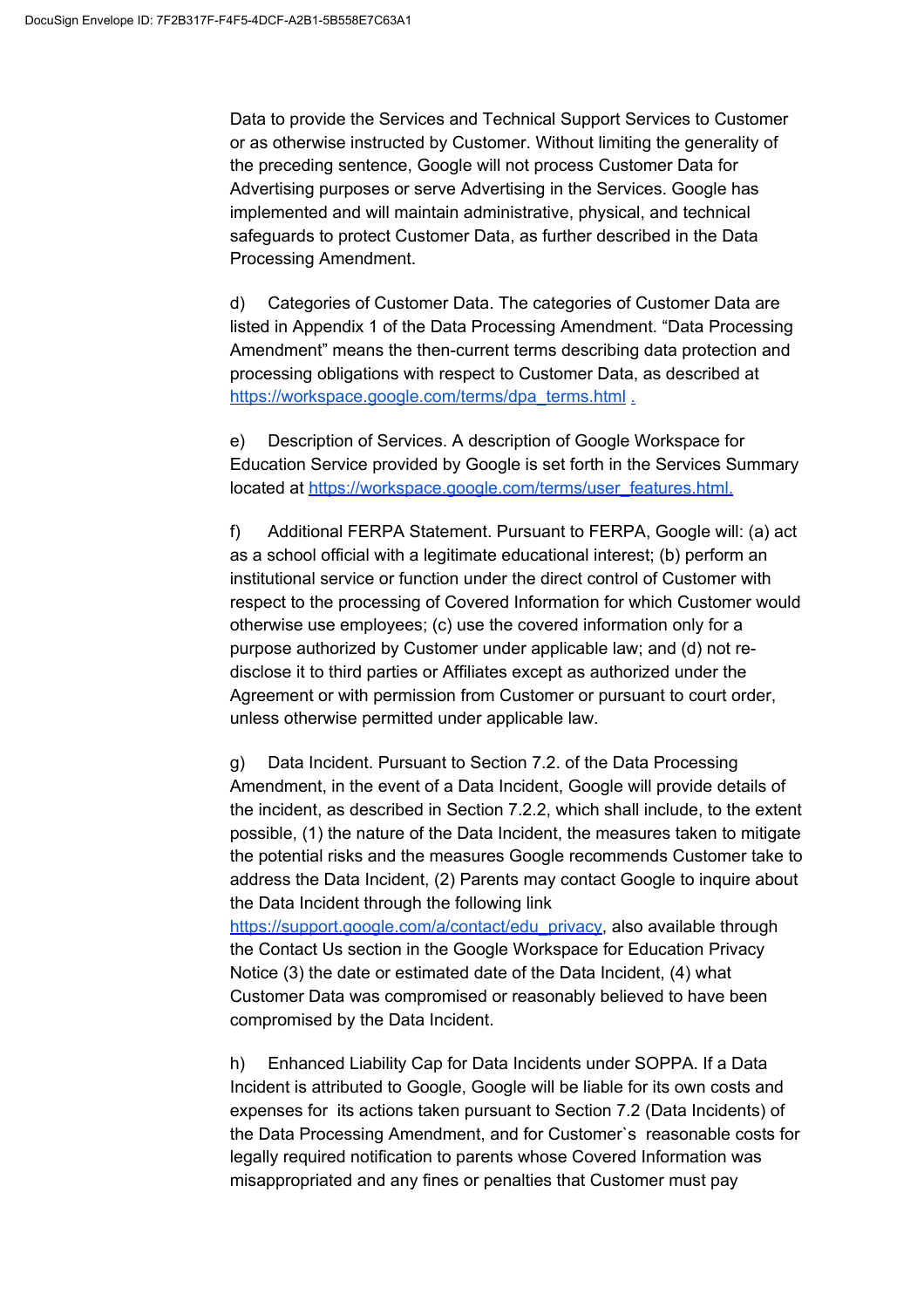regulatory agencies solely as a result of any Data Incident attributed to Google. Notwithstanding anything to the contrary under the Agreement, Google`s total aggregated liability under this sub-section 2.3(h) is limited to ONE HUNDRED THOUSAND US DOLLARS (\$100,000.00). Customer will be liable for any remaining costs and expenses incurred in investigating and remediating the Data Incident.

i) Data Deletion. Google will delete Customer Data in accordance with Section 6 (Data Deletion) of the Data Processing Amendment.

j) Publication. Customer will make available for public inspection on Customer's website or, if Customer does not have a website, then at Customer's administrative office, this Addendum along with the Data Processing Amendment, and the definition of "Services" set forth herein. "Services" means the then-current Core Services and Other Services described at [https://workspace.google.com/terms/user\\_features.html.](https://workspace.google.com/terms/user_features.html)

k) Google shall not use or share Covered Information for the purposes of (i) Targeted Advertising, (ii) to amass a profile of a student other than in furtherance of providing the Services, or (iii) sell or rent a student's information. "Targeted Advertising" as used in this paragraph has the meaning set forth in 105 ILCS 85/5 as amended.

3) **Google Workspace for Education Privacy Notice.** Google Workspace for Education Privacy Notice is meant to help Google Workspace for Education users and parents understand what data and for what purposes such data is collected by Google during the provision of Google Workplace for Education Services. The Google Workspace for Education Privacy Notice includes information about Google privacy practices that are specific to Google Workspace for Education and summarizes the most relevant portions of the Google Privacy Policy, which provides additional examples and explanations that may be useful to Customers. Collected data includes information about Customers' payments and transactions, settings and configurations, product usage, and direct communications with Google, but excludes Customer or Customer End User personal information provided by Google through the services. "Google Workspace for Education Privacy Notice" means the notice at the following URL:

[https://workspace.google.com/terms/education\\_privacy.html](https://workspace.google.com/terms/education_privacy.html)[,](https://workspace.google.com/terms/education_privacy.htmll) or such other URL as Google may provide.

4) **Miscellaneous.** This SOPPA Addendum shall be governed by the laws of the State of Illinois without regard to conflict of law principles. Jurisdiction and venue for all disputes hereunder shall solely be in the county of the Customer's administrative office. All other terms and conditions of the Agreement shall remain unchanged and in full force and effect.

Signed by the parties' authorized representatives on the dates below.

**Niles Township District for Special Education #807**